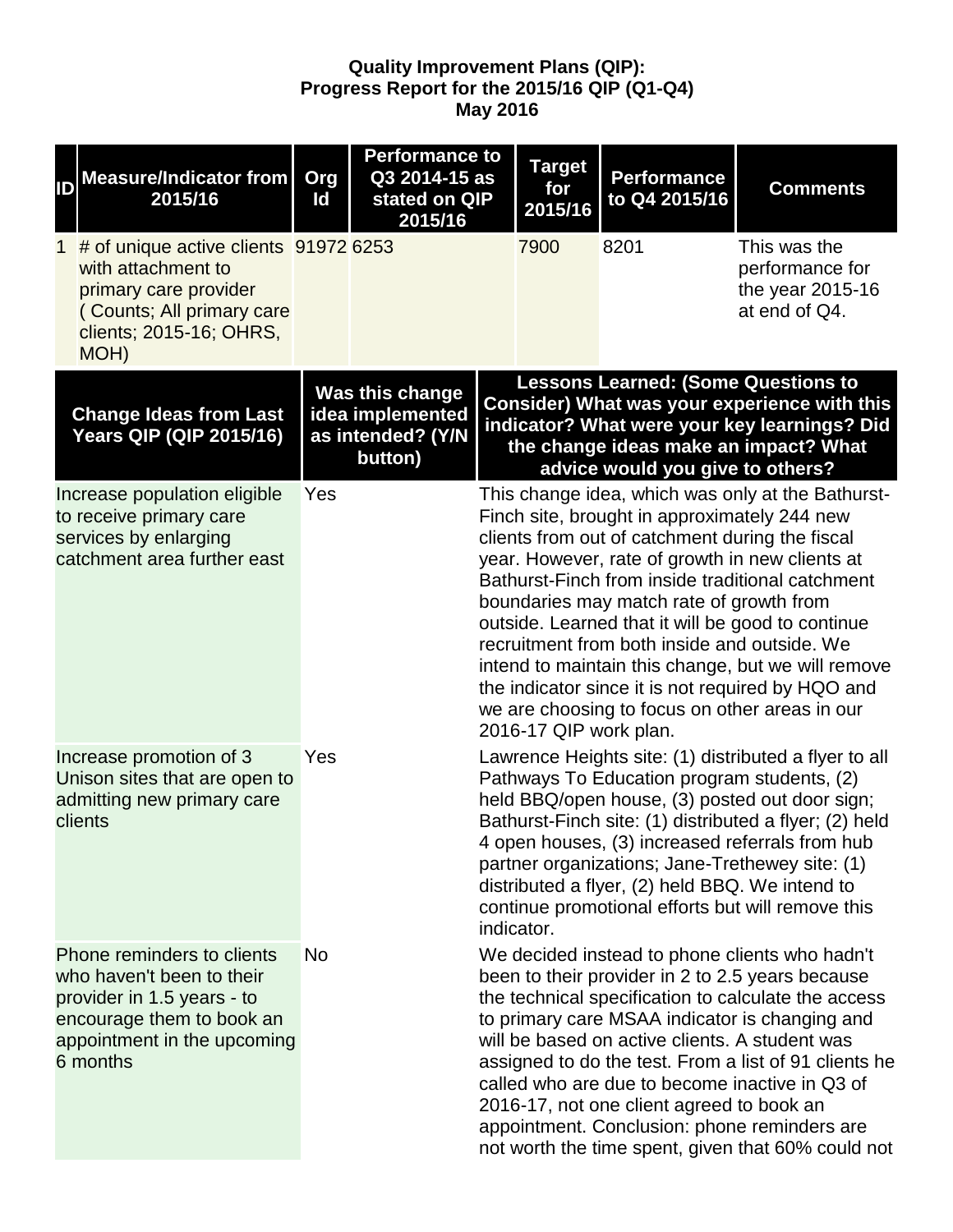| ID                                                                 | <b>Measure/Indicator from</b><br>2015/16                                                                                                                                                                                                                                                                                                                                |  | Org<br>ld                                   | <b>Performance</b><br>to Q3 2014-15<br>as stated on<br>QIP 2015/16 |  | for<br>2015/16 | <b>Target Performance</b><br>on 2015<br>survey | <b>Comments</b>                                                                                                                                                                                                                                                                                                               |
|--------------------------------------------------------------------|-------------------------------------------------------------------------------------------------------------------------------------------------------------------------------------------------------------------------------------------------------------------------------------------------------------------------------------------------------------------------|--|---------------------------------------------|--------------------------------------------------------------------|--|----------------|------------------------------------------------|-------------------------------------------------------------------------------------------------------------------------------------------------------------------------------------------------------------------------------------------------------------------------------------------------------------------------------|
|                                                                    | 2 Percent of patients who<br>stated that when they see<br>the doctor or nurse<br>practitioner, they or<br>someone else in the office<br>(always/often) involve<br>them as much as they<br>want to be in decisions<br>about their care and<br>treatment?<br>(%; PC organization<br>population (surveyed<br>sample); April 1 2014 -<br>March 31 2015; In-house<br>survey) |  | 91972 91.87                                 |                                                                    |  | 92.00          | 82.25                                          | There was a change to<br>the scale used on this<br>question compared to<br>last year. A middle<br>"Sometimes" category<br>was new and 13% of<br>clients selected it. This<br>may account for the<br>change in our results.<br>We have set a higher<br>target for next year and<br>included a change idea<br>in the work plan. |
| <b>Change Ideas from</b><br><b>Last Years QIP</b><br>(QIP 2015/16) |                                                                                                                                                                                                                                                                                                                                                                         |  | implemented as<br>intended? (Y/N<br>button) | Was this change idea                                               |  |                | give to others?                                | <b>Lessons Learned: (Some Questions to Consider)</b><br>What was your experience with this indicator?<br>What were your key learnings? Did the change<br>ideas make an impact? What advice would you                                                                                                                          |
|                                                                    | <b>Maintain</b><br><b>No</b><br>We are unsure if we maintained performance. Results<br>show 13% of clients responded 'sometimes', which is<br>performance.<br>substantial. See above comments.                                                                                                                                                                          |  |                                             |                                                                    |  |                |                                                |                                                                                                                                                                                                                                                                                                                               |

| <b>Measure/Indicator from</b><br>2015/16                                                                                                                                                                                                                                                                   | <b>Org</b><br>ld | <b>Performance</b><br>to Q3 2014-15<br>as stated on<br>QIP 2015/16 | <b>Target</b><br>for<br>2015/16 | Performance<br>on 2015<br>survey | <b>Comments</b>                                                                                                                                                                                                                                                                                         |
|------------------------------------------------------------------------------------------------------------------------------------------------------------------------------------------------------------------------------------------------------------------------------------------------------------|------------------|--------------------------------------------------------------------|---------------------------------|----------------------------------|---------------------------------------------------------------------------------------------------------------------------------------------------------------------------------------------------------------------------------------------------------------------------------------------------------|
| 3 Percent of patients who 91972 91.88<br>stated that when they<br>see the doctor or nurse<br>practitioner, they or<br>someone else in the<br>office (always/often)<br>spend enough time with<br>them?<br>(%; PC organization<br>population (surveyed<br>sample); April 1 2014 -<br>March 31 2015; In-house |                  |                                                                    | 91.88                           | 87.19                            | There was a change to<br>the scale used on this<br>question compared to<br>last year. A middle<br>"Sometimes" category<br>was new and 10% of<br>clients selected it. As we<br>do not think that there<br>was any other<br>substantive change, we<br>will consider 87.19% as<br>our new baseline/target. |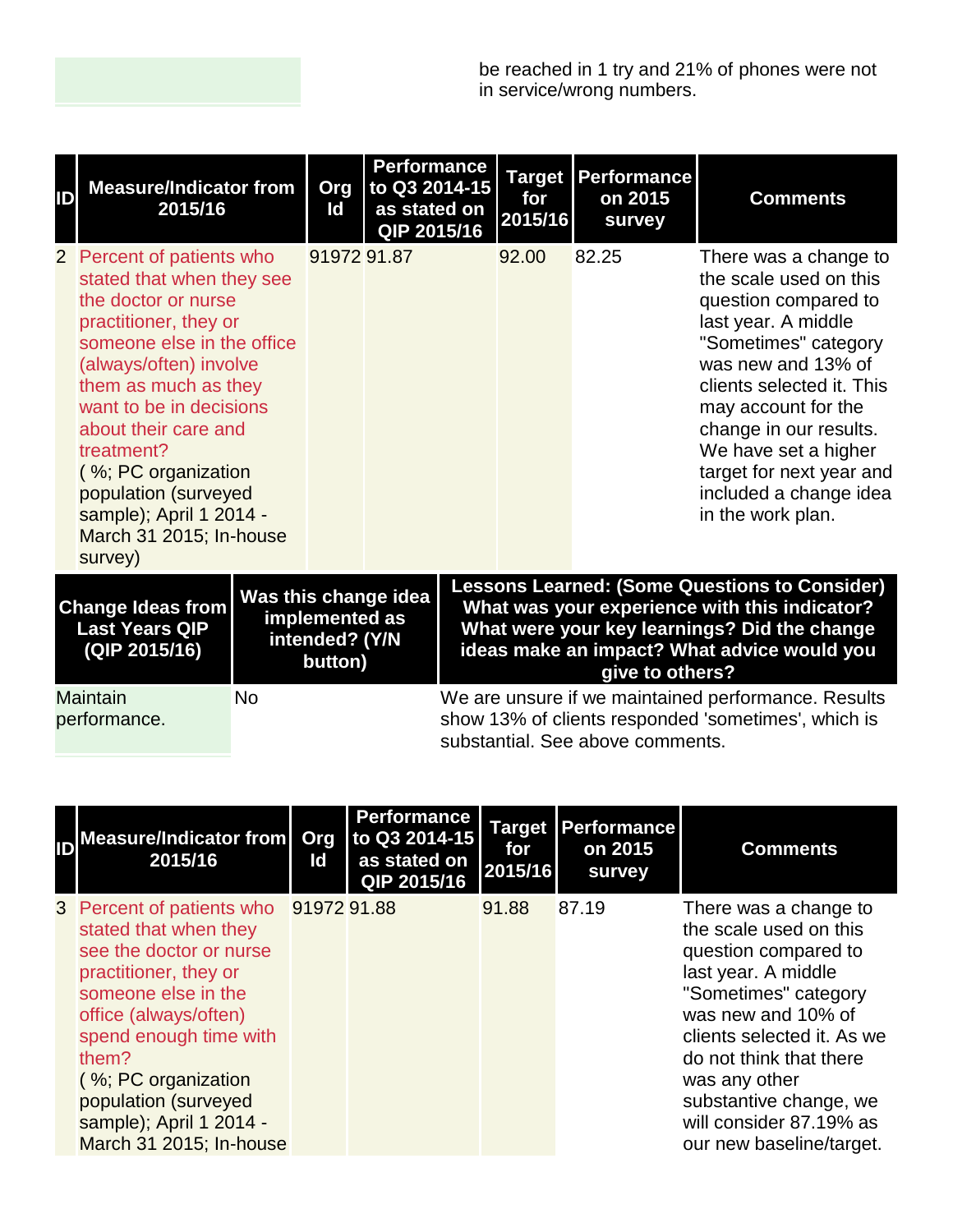| survey)                                                                            |                                          |       |                                                                                                                                                                                                                                |
|------------------------------------------------------------------------------------|------------------------------------------|-------|--------------------------------------------------------------------------------------------------------------------------------------------------------------------------------------------------------------------------------|
| Change Ideas from   Was this change idea<br><b>Last Years QIP</b><br>(QIP 2015/16) | implemented as<br>intended? (Y/N button) |       | <b>Lessons Learned: (Some Questions to Consider)</b><br>What was your experience with this indicator?<br>What were your key learnings? Did the change<br>ideas make an impact? What advice would you<br>give to others?        |
| <b>Maintain</b><br>performance.                                                    | Yes                                      | year. | The magnitude of the decrease in performance on this<br>item was not large and may not have been statistically<br>significant. Given the change in the scale for the<br>question, we will adjust our target to 87.19% for next |

|                                 | <b>ID</b> Measure/Indicator from<br>2015/16                                                                                                                                                                                                                                                         | Org<br>ld | <b>Performance</b><br>to Q3 2014-15<br>as stated on<br>QIP 2015/16  | <b>Target</b><br>for<br>2015/16                                                                                                                                                                                                                                                                                                                                                                                                                                                                                                   | <b>Performance</b><br>to Q4<br>2015/16 | <b>Comments</b>                                                                                                                                                                                                                                                                                                                                                            |  |  |
|---------------------------------|-----------------------------------------------------------------------------------------------------------------------------------------------------------------------------------------------------------------------------------------------------------------------------------------------------|-----------|---------------------------------------------------------------------|-----------------------------------------------------------------------------------------------------------------------------------------------------------------------------------------------------------------------------------------------------------------------------------------------------------------------------------------------------------------------------------------------------------------------------------------------------------------------------------------------------------------------------------|----------------------------------------|----------------------------------------------------------------------------------------------------------------------------------------------------------------------------------------------------------------------------------------------------------------------------------------------------------------------------------------------------------------------------|--|--|
|                                 | 4 Percent of<br>patients/clients who saw<br>their primary care<br>provider within 7 days<br>after discharge from<br>hospital for selected<br>conditions (based on<br>CMGs).<br>(%; PC org population<br>discharged from<br>hospital; April 1 2013 -<br>March 31 2014; Ministry<br>of Health Portal) | 91972 CB  |                                                                     | 0.00                                                                                                                                                                                                                                                                                                                                                                                                                                                                                                                              | 46                                     | A total of 50 discharge<br>reports were received.<br>Our analysis shows that<br>improving on<br>performance is not<br>entirely within our control,<br>as some reports were not<br>sent by the hospital<br>within 7 days; some<br>clients failed to come for<br>their appointment within<br>7 days and some clients<br>were readmitted,<br>discharged elsewhere or<br>died. |  |  |
|                                 | <b>Change Ideas from Last</b><br><b>Years QIP (QIP 2015/16)</b>                                                                                                                                                                                                                                     |           | Was this change<br>idea implemented<br>as intended? (Y/N<br>button) |                                                                                                                                                                                                                                                                                                                                                                                                                                                                                                                                   |                                        | <b>Lessons Learned: (Some Questions to</b><br>Consider) What was your experience with this<br>indicator? What were your key learnings? Did<br>the change ideas make an impact? What<br>advice would you give to others?                                                                                                                                                    |  |  |
| Implement new tracking tool Yes |                                                                                                                                                                                                                                                                                                     |           |                                                                     | The tracking tool is working well. Data is entered<br>by Medical Secretaries. For clients who were not<br>seen in 7 days, Medical Secretaries are requested<br>to enter the reason. Reasons are not entered<br>every time - perhaps because they are unclear to<br>the Medical Secretaries. We have made some<br>changes to the tool in March-April-May 2016 - to<br>ensure it captures good quality data. Also, we will<br>continue to work with the staff to improve reporting<br>- we plan to train them soon in the new tool. |                                        |                                                                                                                                                                                                                                                                                                                                                                            |  |  |
|                                 | Share, discuss and analyze<br>performance on the indicator                                                                                                                                                                                                                                          | Yes       |                                                                     |                                                                                                                                                                                                                                                                                                                                                                                                                                                                                                                                   |                                        | Data shared with Unison primary care site<br>managers in Jan. 2016. Relevant data from Q1-                                                                                                                                                                                                                                                                                 |  |  |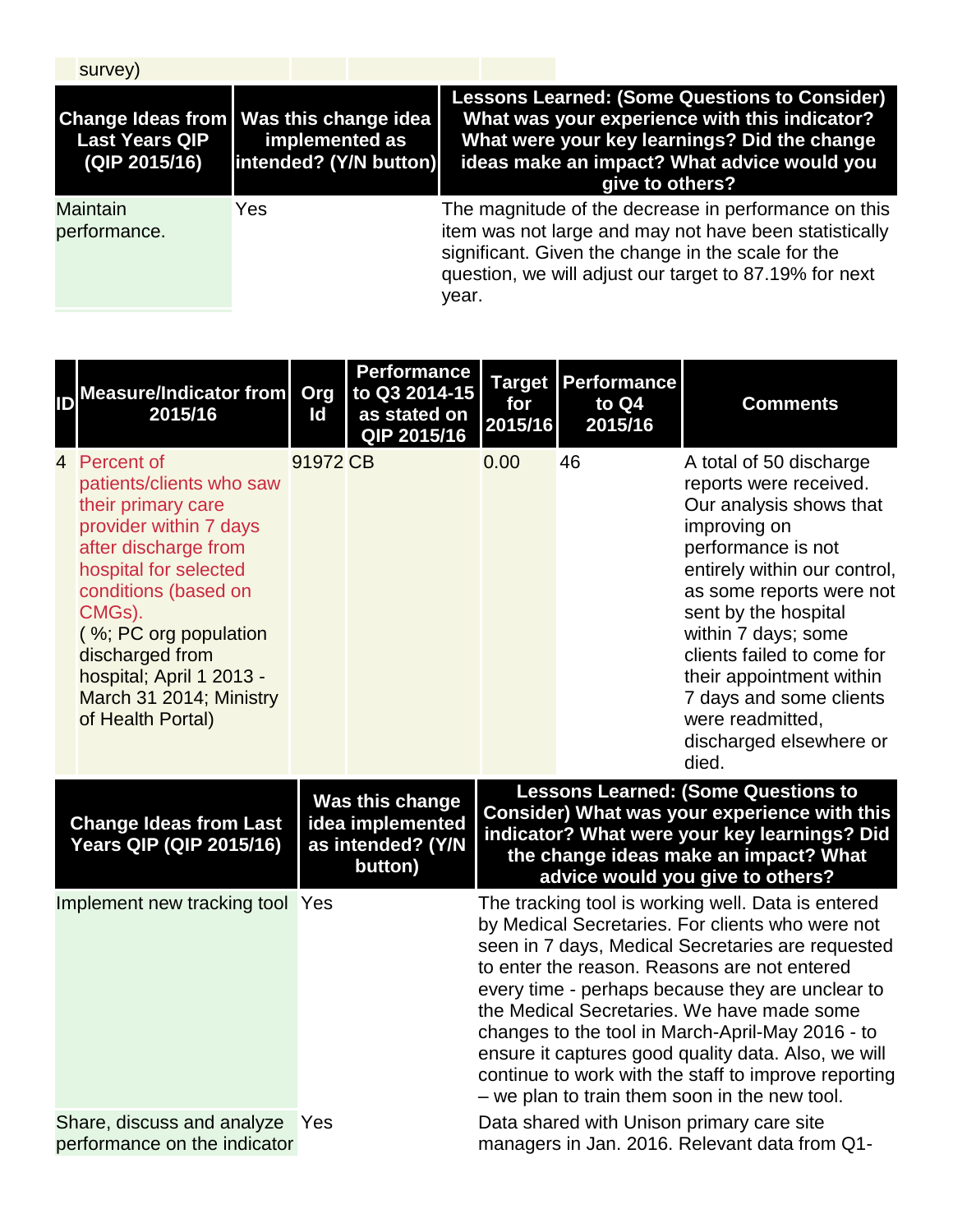with Unison admin and primary care teams and with hospitals as appropriate

Provide information cards to all new primary care clients

Q3 shared with hospital.

Anecdotal reports are that providers' business cards are handed out to clients at the front desk. However, it is not possible to track who received cards and who didn't.

| ID                                                                                                                                                                   | <b>Measure/Indicator</b><br>from 2015/16                                                                                                                  | Org<br>Id | <b>Performance</b><br>to Q3 2014-15<br>as stated on<br>QIP 2015/16  | <b>Target</b><br>for<br>2015/16 | Performance<br>on 2015<br>survey | <b>Comments</b>                                                                                                                                                                                                                                                                            |
|----------------------------------------------------------------------------------------------------------------------------------------------------------------------|-----------------------------------------------------------------------------------------------------------------------------------------------------------|-----------|---------------------------------------------------------------------|---------------------------------|----------------------------------|--------------------------------------------------------------------------------------------------------------------------------------------------------------------------------------------------------------------------------------------------------------------------------------------|
| 5                                                                                                                                                                    | Percent of clients who 91972 68.86<br>stated that they know<br>how to make a<br>suggestion or a<br>complaint<br>(%; Clients; 2015-16;<br>In-house survey) |           |                                                                     | 73.50                           | 60.35                            | Communicating by print<br>media did not improve<br>performance on this<br>indicator. Rather,<br>performance declined. In<br>recent focus groups, clients<br>told us written material may<br>not be the best<br>communication method<br>and they do not like to to<br>write their feedback. |
|                                                                                                                                                                      | <b>Change Ideas from Last</b><br><b>Years QIP (QIP 2015/16)</b>                                                                                           |           | Was this change<br>idea implemented<br>as intended? (Y/N<br>button) |                                 |                                  | <b>Lessons Learned: (Some Questions to</b><br><b>Consider) What was your experience with</b><br>this indicator? What were your key<br>learnings? Did the change ideas make an<br>impact? What advice would you give to<br>others?                                                          |
| Inform clients about the<br>process to make a suggestion<br>or complaint                                                                                             |                                                                                                                                                           |           | Yes                                                                 |                                 |                                  | A slide show about making a complaint was<br>created and shown frequently on TVs in waiting<br>rooms at all sites. Key learning: communicating<br>with our clients via print media is ineffective.                                                                                         |
| Increase number of staff who<br>inform clients about the<br>process to make a suggestion<br>or complaint and/or help<br>clients to make a suggestion<br>or complaint |                                                                                                                                                           |           | Yes                                                                 |                                 |                                  | There was a presentation to remind staff at a<br>staff meeting. This is probably insufficient<br>because many staff won't find time during<br>appointments to inform clients about the<br>process. We are looking at new strategies such<br>as incorporating this into someone's job.      |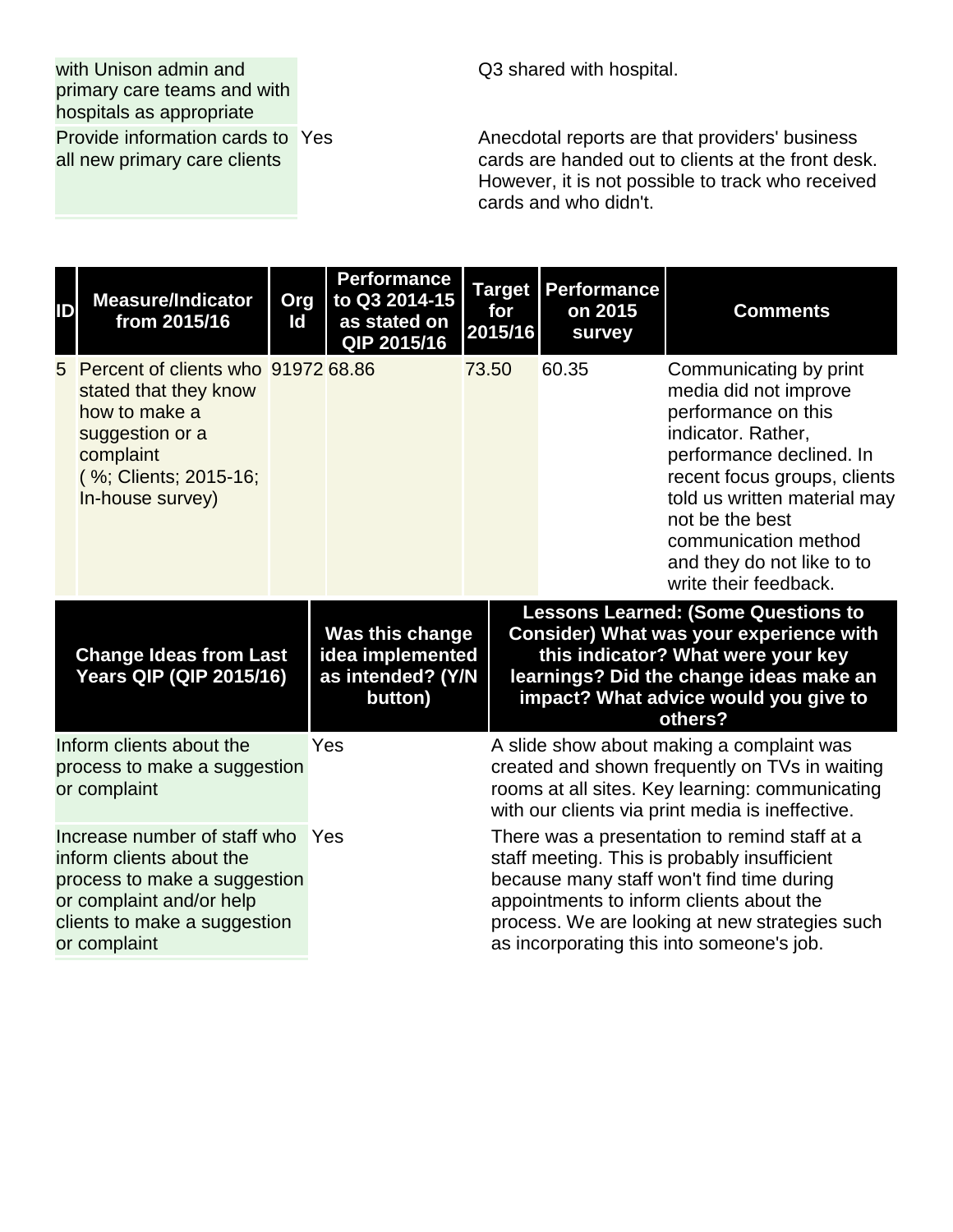| ID                                                                                                                                                                     | <b>Measure/Indicator from</b><br>2015/16                                                                                                                                                                  | Org<br>ld   | <b>Performance</b><br>to Q3 2014-15<br>as stated on<br>QIP 2015/16  | <b>Target</b><br>for<br>2015/16 | <b>Performance</b><br>on 2015<br>survey                         | <b>Comments</b>                                                                                                                                                                                                              |
|------------------------------------------------------------------------------------------------------------------------------------------------------------------------|-----------------------------------------------------------------------------------------------------------------------------------------------------------------------------------------------------------|-------------|---------------------------------------------------------------------|---------------------------------|-----------------------------------------------------------------|------------------------------------------------------------------------------------------------------------------------------------------------------------------------------------------------------------------------------|
|                                                                                                                                                                        | 6 Percent of clients who<br>stated that Unison staff<br>help them connect to the<br>services and programs<br>they need at Unison or in<br>their communities<br>(%; Clients; 2014-15; In-<br>house survey) | 91972 80.60 |                                                                     | 84.00                           | 75.83                                                           | Performance on this<br>item, while it declined<br>a bit, is pretty good. It<br>is hard to determine<br>the factors that impact<br>our results on this<br>indicator. We have<br>decided to remove it.                         |
| <b>Change Ideas from Last Years</b><br>QIP (QIP 2015/16)                                                                                                               |                                                                                                                                                                                                           |             | Was this change<br>idea implemented<br>as intended? (Y/N<br>button) |                                 | others?                                                         | <b>Lessons Learned: (Some Questions to</b><br><b>Consider) What was your experience with</b><br>this indicator? What were your key<br>learnings? Did the change ideas make an<br>impact? What advice would you give to       |
| Revisit findings of waiting<br>room/way finding review<br>conducted in 2014: which<br>improvements were successfully<br>implemented and which are still<br>outstanding |                                                                                                                                                                                                           |             | Yes                                                                 |                                 | This change idea was intended to be<br>up and is updated daily. | implemented at one specific site (Keele-<br>Rogers), and this was done. Some actions<br>from the waiting room survey, that were<br>outstanding, are now completed. Example:<br>white board listing day's groups has been set |

| ID | <b>Measure/Indicator from</b><br>2015/16                                                                                                                                                                                                                                                                                                                                                                                                                          | Org<br>ld   | <b>Performance</b><br>to Q3 2014-15<br>as stated on<br>QIP 2015/16 | <b>Target</b><br>for<br>2015/16 | Performance<br>on 2015<br>survey | <b>Comments</b>                                                                                                                                                                                                                                                                                                                                                                                                                                              |
|----|-------------------------------------------------------------------------------------------------------------------------------------------------------------------------------------------------------------------------------------------------------------------------------------------------------------------------------------------------------------------------------------------------------------------------------------------------------------------|-------------|--------------------------------------------------------------------|---------------------------------|----------------------------------|--------------------------------------------------------------------------------------------------------------------------------------------------------------------------------------------------------------------------------------------------------------------------------------------------------------------------------------------------------------------------------------------------------------------------------------------------------------|
|    | 7 Percent of patients/clients<br>who responded positively to<br>the question: "The last time<br>you were sick or were<br>concerned you had a health<br>problem, how many days<br>did it take from when you<br>first tried to see your doctor<br>or nurse practitioner to<br>when you actually SAW<br>him/her or someone else in<br>their office?"<br>(%; PC organization<br>population (surveyed<br>sample); April 1 2014 -<br>March 31 2015; In-house<br>survey) | 91972 53.07 |                                                                    | 70.00                           | 33.33                            | Performance did not<br>meet target and was<br>lower than the<br>previous year. (Note:<br>53.07% was the 2014-<br>15 performance at the<br>Lawrence Heights site;<br>the performance at the<br><b>Bathurst-Finch site</b><br>was 50.68%). The<br>assumption behind the<br>question is that<br>everyone who feels an<br>urgent need for an<br>appointment should<br>get an appointment<br>within 1-2 days. By<br>contrast, the hybrid<br>system implemented at |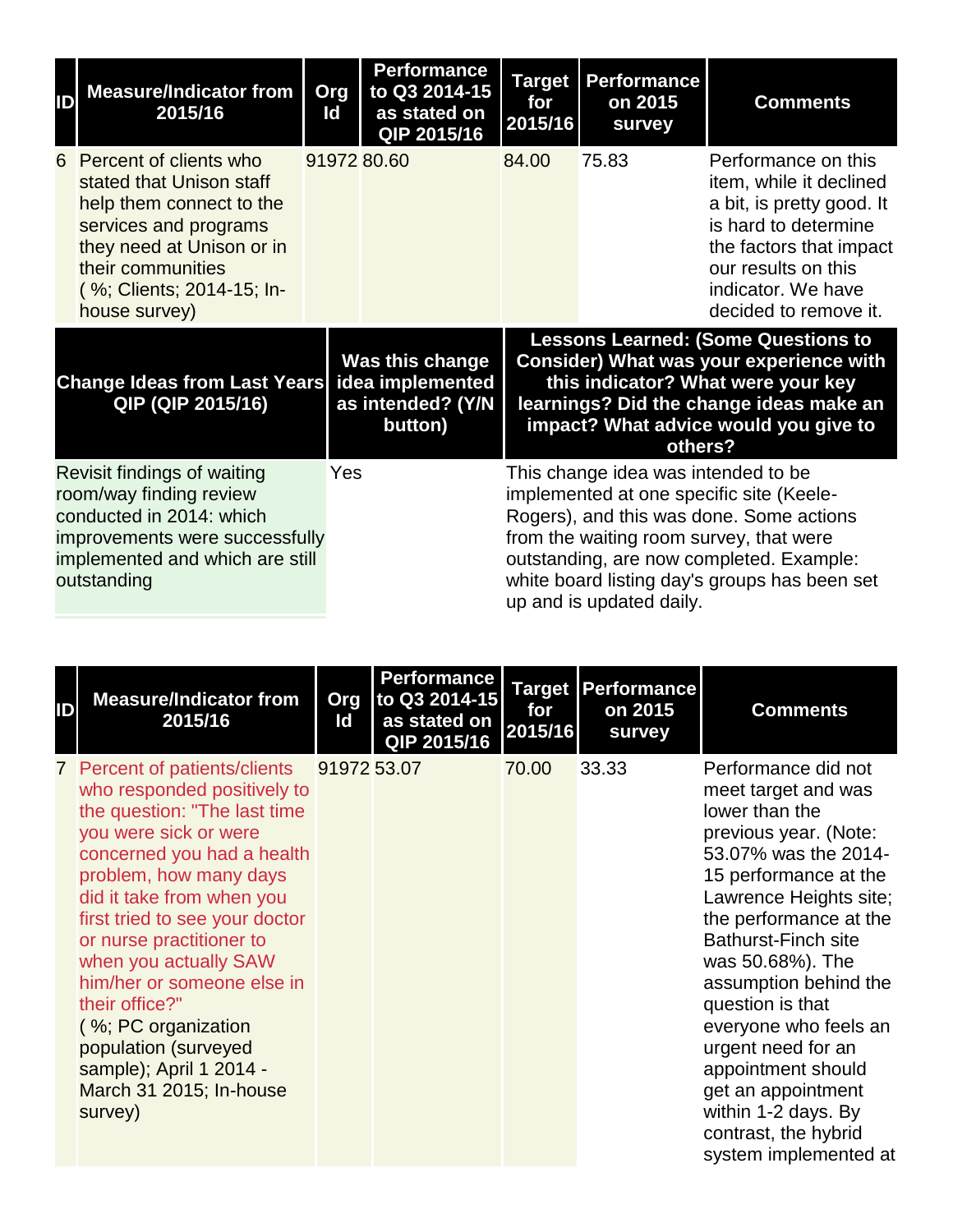|                                                                                |                                                                     |                                   | the Bathurst-Finch site<br>assumes that some<br>clients' issues are less<br>urgent than they think,<br>and some clients<br>actually want/need to<br>book more in advance.<br>For this reason, the<br>Bathurst-Finch primary<br>care team decided to<br>change to a hybrid<br>booking system with a<br>combination of urgent<br>appointments<br>(available within 1-2<br>days), and 'pre-<br>booked' appointments<br>for less urgent issues.<br>As a result, when this<br>survey question is put<br>to all clients, there are<br>some who will say they<br>waited longer than 1-2<br>days the last time they<br>needed to see their<br>provider. See Narrative<br>- QI Achievements<br>(1st paragraph) and<br>Workplan - Target<br>Justification for<br>additional details. A<br>survey of clients with<br>urgent needs is under<br>way, which will better<br>assess progress<br>compared to target. |
|--------------------------------------------------------------------------------|---------------------------------------------------------------------|-----------------------------------|-----------------------------------------------------------------------------------------------------------------------------------------------------------------------------------------------------------------------------------------------------------------------------------------------------------------------------------------------------------------------------------------------------------------------------------------------------------------------------------------------------------------------------------------------------------------------------------------------------------------------------------------------------------------------------------------------------------------------------------------------------------------------------------------------------------------------------------------------------------------------------------------------------|
| <b>Change Ideas from</b><br><b>Last Years QIP (QIP</b><br>2015/16)             | Was this change<br>idea implemented<br>as intended? (Y/N<br>button) |                                   | <b>Lessons Learned: (Some Questions to Consider)</b><br>What was your experience with this indicator? What<br>were your key learnings? Did the change ideas make<br>an impact? What advice would you give to others?                                                                                                                                                                                                                                                                                                                                                                                                                                                                                                                                                                                                                                                                                |
| Increase supply of<br>'same day' visits by<br>revising scheduling<br>practices | Yes                                                                 | requires a wait of about 2 weeks. | We opened up slots to enable clients to make urgent<br>appointments within 1-2 days and created booking<br>criteria for non-urgent appointments (to guide<br>Receptionists). Urgent slots have been well utilized. The<br>3rd next available appointment of 2 Bathurst-Finch MDs,<br>1 NP and 1 RPN is currently 1 day for the urgent<br>appointment slots. The 1 full-time MD is at 80% of her<br>panel size and a pre-booked appointment with her                                                                                                                                                                                                                                                                                                                                                                                                                                                 |
| Educate clients about Yes<br>how to access                                     |                                                                     |                                   | A clear language flyer, in four languages, was distributed<br>to clients and displayed on the TV monitors.                                                                                                                                                                                                                                                                                                                                                                                                                                                                                                                                                                                                                                                                                                                                                                                          |